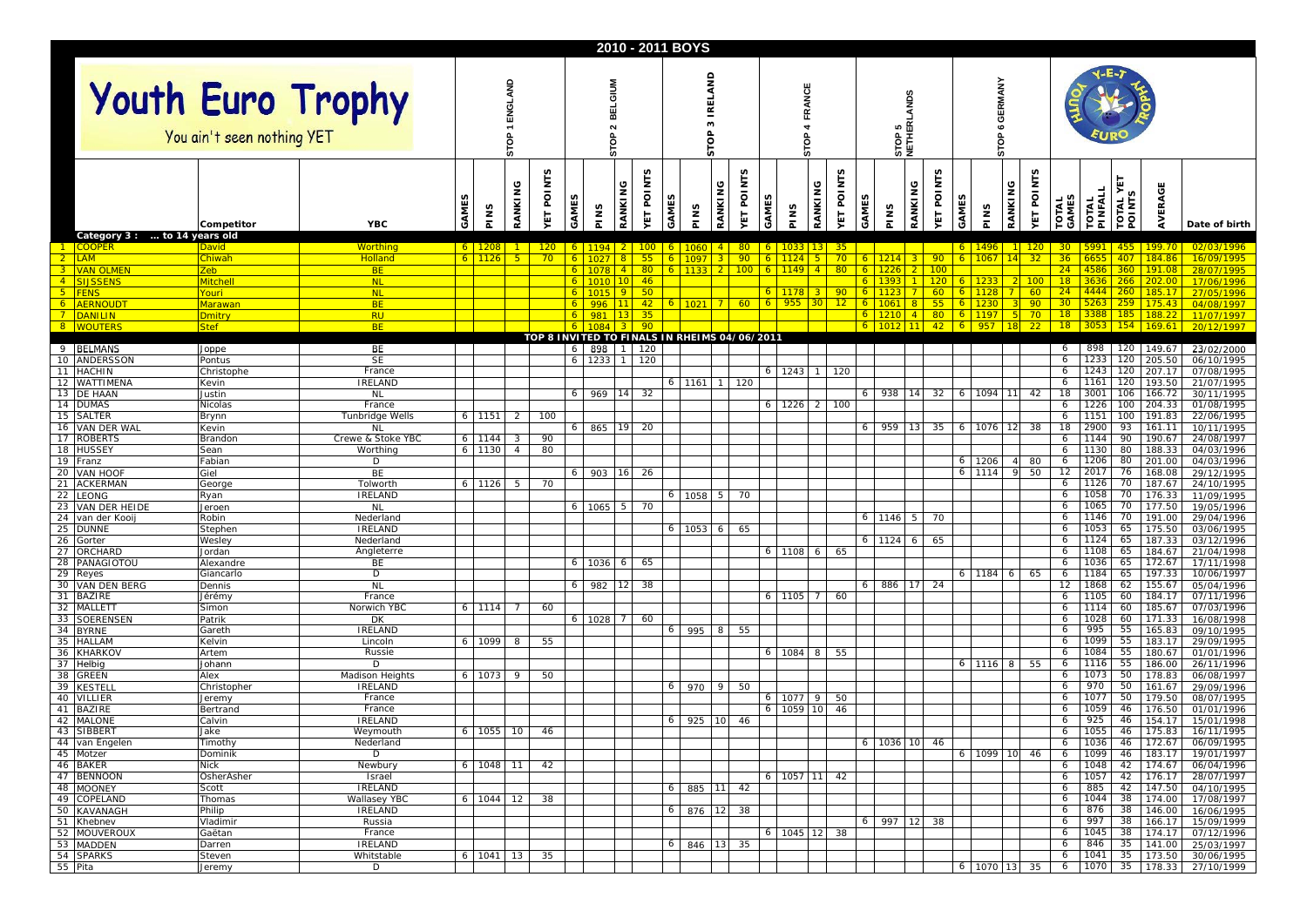|                                                |                                                                                                                                                                                                                                                                                                                                  |                                  |                |          |         |                           |       |               |                                |                          |       | 2010 - 2011 BOYS           |                 |                          |              |                          |         |                           |               |                                  |                          |       |           |                        |                   |                       |                         |                                |                         |                                    |
|------------------------------------------------|----------------------------------------------------------------------------------------------------------------------------------------------------------------------------------------------------------------------------------------------------------------------------------------------------------------------------------|----------------------------------|----------------|----------|---------|---------------------------|-------|---------------|--------------------------------|--------------------------|-------|----------------------------|-----------------|--------------------------|--------------|--------------------------|---------|---------------------------|---------------|----------------------------------|--------------------------|-------|-----------|------------------------|-------------------|-----------------------|-------------------------|--------------------------------|-------------------------|------------------------------------|
|                                                | You ain't seen nothing YET                                                                                                                                                                                                                                                                                                       | Youth Euro Trophy                |                |          | ۰<br>5  |                           |       |               | MUIST<br>ᄑ<br>$\sim$<br>g<br>5 |                          |       | LAND<br>ო<br>$\circ$<br>'n |                 |                          |              | FRANCE<br>g              |         |                           |               | <b>ANDS</b><br>STOP 5<br>NETHERL |                          |       |           | ERMANY<br>ō<br>ဖ<br>ဝီ |                   |                       |                         |                                |                         |                                    |
|                                                | Competitor                                                                                                                                                                                                                                                                                                                       | <b>YBC</b>                       | GAME           | SNId     | RANKING | 'n<br>POINT:<br>$\vec{p}$ | GAMES | PINS          | RANKING                        | n<br><b>POINT</b><br>YET | GAMES | PINS                       | RANKING         | n<br><b>POINT</b><br>УET | GAMES        | PINS                     | RANKING | 'n<br><b>POINT</b><br>ΥEΤ | GAMES<br>PINS | RANKING                          | n<br><b>POINT</b><br>YET | GAMES | PINS      | RANKING                | <b>YET POINTS</b> | <b>TOTAL</b><br>GAMES | <b>TOTAL</b><br>PINFALL | YET<br><b>TOTALY</b><br>POINTS | ш<br>AVERAG             | Date of birth                      |
| Category 3:  to 14 years old<br>56 COPPLESTONE | Dan                                                                                                                                                                                                                                                                                                                              | Dereham Strikes                  | 6              |          | 988 14  | 32                        |       |               |                                |                          |       |                            |                 |                          |              |                          |         |                           |               |                                  |                          |       |           |                        |                   | 6                     | 988                     | 32                             | 164.67                  | 18/06/1995                         |
| 57 JORG                                        | Marc                                                                                                                                                                                                                                                                                                                             | Suisse                           |                |          |         |                           |       |               |                                |                          |       |                            |                 |                          | 6            | 1027 14                  |         | 32                        |               |                                  |                          |       |           |                        |                   | 6                     | 1027                    | 32                             | 171.17                  | 13/12/1996                         |
| 58 WATTS                                       | Ciaran                                                                                                                                                                                                                                                                                                                           | <b>IRELAND</b>                   |                |          |         |                           |       |               |                                |                          | 6     | 815                        | 14              | 32                       |              |                          |         |                           |               |                                  |                          |       |           |                        |                   | 6                     | 815                     | 32                             | 135.83                  | 26/02/1997                         |
| 59 Bustos Casteneda<br>60 KNOOPS               | Joaquin<br>Bert                                                                                                                                                                                                                                                                                                                  | Nederland<br>BE                  |                |          |         |                           | 6     | 922           | 15 <sub>1</sub>                | 29                       |       |                            |                 |                          |              |                          |         |                           |               |                                  | $6$   912   15   29      |       |           |                        |                   | 6<br>6                | 912<br>922              | 29<br>29                       | 152.00<br>153.67        | 13/03/1997<br>21/01/1998           |
| 61<br>MASCARTE                                 | Kévin                                                                                                                                                                                                                                                                                                                            | France                           |                |          |         |                           |       |               |                                |                          |       |                            |                 |                          | 6            | 1008 15                  |         | 29                        |               |                                  |                          |       |           |                        |                   | 6                     | 1008                    | 29                             | 168.00                  | 04/02/1996                         |
| 62<br>PARKINSON                                | Sean                                                                                                                                                                                                                                                                                                                             | Peterborough YBC                 | 6              | 986      | 15      | 29                        |       |               |                                |                          |       |                            |                 |                          |              |                          |         |                           |               |                                  |                          |       |           |                        |                   | 6                     | 986                     | 29                             | 164.33                  | 19/02/1998                         |
| 63<br><b>WIGHTMAN</b><br>64 Lüder              | Ross<br>Vincent                                                                                                                                                                                                                                                                                                                  | Northern Ireland<br>D            |                |          |         |                           |       |               |                                |                          | 6     | 729 15                     |                 | 29                       |              |                          |         |                           |               |                                  |                          |       | 6 1062 15 |                        | 29                | 6<br>6                | 729<br>1062             | 29<br>29                       | 121.50<br>177.00        | 19/09/1997<br>21/12/1995           |
| 65<br><b>BADER</b>                             | Remy                                                                                                                                                                                                                                                                                                                             | Dunstable / Madison Heights      | 6 <sup>6</sup> | 984      | 16      | -26                       |       |               |                                |                          |       |                            |                 |                          |              |                          |         |                           |               |                                  |                          |       |           |                        |                   | 6                     | 984                     | 26                             | 164.00                  | 04/11/1996                         |
| 66<br><b>BRYSON</b>                            | Carter                                                                                                                                                                                                                                                                                                                           | Northern Ireland                 |                |          |         |                           |       |               |                                |                          | 6     | 719                        | 16 <sub>1</sub> | 26                       |              |                          |         |                           |               |                                  |                          |       |           |                        |                   | 6                     | 719                     | -26                            | 119.83                  | 02/08/1997                         |
| 67<br>SUAREZ<br>68<br>van der Kooi             | Francisco<br>Gijs                                                                                                                                                                                                                                                                                                                | Espagne<br>Nederland             |                |          |         |                           |       |               |                                |                          |       |                            |                 |                          | 6            | 983 16                   |         | 26                        | 911<br>6      | 16 <sup>1</sup>                  | 26                       |       |           |                        |                   | 6<br>6                | 983<br>911              | 26<br>26                       | 163.83<br>151.83        | 20/12/1995<br>09/08/1997           |
| 69<br>Scheck                                   | Marc                                                                                                                                                                                                                                                                                                                             | D                                |                |          |         |                           |       |               |                                |                          |       |                            |                 |                          |              |                          |         |                           |               |                                  |                          | 6     | 1040      | 16                     | 26                | 6                     | 1040                    | 26                             | 173.33                  | 13/01/1996                         |
| 70 ADAMS                                       | Calum                                                                                                                                                                                                                                                                                                                            | <b>Tunbridge Wells</b>           | 6              | 980      | 17 I    | -24                       |       |               |                                |                          |       |                            |                 |                          |              |                          |         |                           |               |                                  |                          |       |           |                        |                   | 6                     | 980                     | 24                             | 163.33                  | 07/03/1996                         |
| MAGRAOUI<br>71                                 | Maxime                                                                                                                                                                                                                                                                                                                           | France                           |                |          |         |                           |       |               |                                |                          |       |                            |                 |                          | 6            | 978 17 24                |         |                           |               |                                  |                          |       |           |                        |                   | 6                     | 978<br>886              | 24<br>-24                      | 163.00                  | 08/12/1996                         |
| VAN SABBEN<br>72<br>73<br>Orlowski             | Jochem<br>Marcel                                                                                                                                                                                                                                                                                                                 | BE<br>D                          |                |          |         |                           | 6     | 886           | 17                             | 24                       |       |                            |                 |                          |              |                          |         |                           |               |                                  |                          | 6     | 1037 17   |                        | 24                | 6<br>6                | 103                     | 24                             | 147.67<br>172.83        | 16/09/1998<br>24/11/1996           |
| 74 GRIFFITHS                                   | Thomas                                                                                                                                                                                                                                                                                                                           | Chesterfield                     | 6              | 979      | 18      | 22                        |       |               |                                |                          |       |                            |                 |                          |              |                          |         |                           |               |                                  |                          |       |           |                        |                   | 6                     | 979                     | 22                             | 163.17                  | 27/09/1996                         |
| 75<br>Groot                                    | Micha                                                                                                                                                                                                                                                                                                                            | Nederland                        |                |          |         |                           |       |               |                                |                          |       |                            |                 |                          |              |                          |         |                           |               | 6 883 18                         | - 22                     |       |           |                        |                   | 6                     | 883                     | $^{22}$                        | 147.17                  | 26/01/2001                         |
| 76<br><b>MARTIN</b><br>77<br><b>SOMERS</b>     | Alexandre<br>Chiel                                                                                                                                                                                                                                                                                                               | France<br>BE                     |                |          |         |                           | 6     | 868 18        |                                | 22                       |       |                            |                 |                          | <sup>6</sup> | 964 18 22                |         |                           |               |                                  |                          |       |           |                        |                   | 6<br>6                | 964<br>868              | 22<br>22                       | 160.67<br>144.67        | 18/06/1996<br>19/06/1997           |
| 78<br><b>BILLAUT</b>                           | <enny< td=""><td>France</td><td></td><td></td><td></td><td></td><td></td><td></td><td></td><td></td><td></td><td></td><td></td><td></td><td></td><td>962 19</td><td></td><td>- 20</td><td></td><td></td><td></td><td></td><td></td><td></td><td></td><td>6</td><td>962</td><td>20</td><td>160.33</td><td>01/01/1996</td></enny<> | France                           |                |          |         |                           |       |               |                                |                          |       |                            |                 |                          |              | 962 19                   |         | - 20                      |               |                                  |                          |       |           |                        |                   | 6                     | 962                     | 20                             | 160.33                  | 01/01/1996                         |
| 79<br>GORE                                     | Jamie                                                                                                                                                                                                                                                                                                                            | Tolworth                         | 6              | 970      | 19      | 20                        |       |               |                                |                          |       |                            |                 |                          |              |                          |         |                           |               |                                  |                          |       |           |                        |                   | 6                     | 970                     | 20                             | 161.67                  | 24/03/1998                         |
| 80<br>Montanaro                                | Jordy                                                                                                                                                                                                                                                                                                                            | Nederland                        |                |          |         |                           |       |               |                                |                          |       |                            |                 |                          |              |                          |         |                           |               | 6 779 19                         | - 20                     |       |           |                        |                   | 6                     | 779                     | 20                             | 129.83                  | 17/10/1997                         |
| -81<br>Hehnen<br>82<br><b>BARTAIRE</b>         | Patrick<br>Mike                                                                                                                                                                                                                                                                                                                  | D<br>France                      |                |          |         |                           |       |               |                                |                          |       |                            |                 |                          | 6            | 941 20                   |         | 18                        |               |                                  |                          | 6     | 926 19    |                        | - 20              | 6<br>6                | 926<br>941              | 20<br>18                       | 154.33<br>156.83        | 13/06/1995<br>01/01/1996           |
| 83<br><b>BOTH</b>                              | Maikel                                                                                                                                                                                                                                                                                                                           | BE                               |                |          |         |                           |       | 6 839 20      |                                | 18                       |       |                            |                 |                          |              |                          |         |                           |               |                                  |                          |       |           |                        |                   | 6                     | 839                     | 18                             | 139.83                  | 20/01/1998                         |
| 84<br>EMBERSON                                 | Carl                                                                                                                                                                                                                                                                                                                             | <b>Tunbridge Wells</b>           | 6              | 962      | 20      | 18                        |       |               |                                |                          |       |                            |                 |                          |              |                          |         |                           |               |                                  |                          |       |           |                        |                   | 6                     | 962                     | 18                             | 160.33                  | 23/08/1995                         |
| 85<br>TIMBRELI<br>86<br>ikov                   | Luke<br>Filip                                                                                                                                                                                                                                                                                                                    | <b>Bowling Express YBC</b><br>BG | 6              | 962      | 20      | 18                        |       |               |                                |                          |       |                            |                 |                          |              |                          |         |                           |               |                                  |                          | 6     | 925       | 20                     | 18                | 6<br>6                | 962<br>925              | 18<br>18                       | 160.33<br>154.17        | 06/08/1996<br>29/03/2002           |
| 87<br>CARELS                                   | Quinten                                                                                                                                                                                                                                                                                                                          | BE                               |                |          |         |                           |       | 835 21        |                                | 17                       |       |                            |                 |                          |              |                          |         |                           |               |                                  |                          |       |           |                        |                   | 6                     | 835                     | 17                             | 139.17                  | 01/05/1996                         |
| 88<br><b>LECONTE</b>                           | Alexis                                                                                                                                                                                                                                                                                                                           | France                           |                |          |         |                           |       |               |                                |                          |       |                            |                 |                          | 6            | 937 21                   |         | 17                        |               |                                  |                          |       |           |                        |                   | 6                     | 937                     | 17                             | 156.17                  | 21/08/1995                         |
| 89<br>König                                    | Gordon-Alexander                                                                                                                                                                                                                                                                                                                 | D                                |                |          |         |                           |       |               |                                |                          |       |                            |                 |                          |              |                          |         |                           |               |                                  |                          | 6     | 923       | -211                   | 17                | 6                     | 923                     | 17                             | 153.83                  | 20/07/1998                         |
| 90<br>CRILLY<br>91<br>SOERENSEN                | Niall<br>Niklas                                                                                                                                                                                                                                                                                                                  | <b>Wallasey YBC</b><br>DK        | 6              | 958      | 22      | 16                        | 6     | 832 22        |                                | 16                       |       |                            |                 |                          |              |                          |         |                           |               |                                  |                          |       |           |                        |                   | 6<br>6                | 958<br>832              | 16<br>16                       | 159.67<br>138.67        | 25/05/1996<br>15/11/2000           |
| 92<br>WASCHKE                                  | Nicolas                                                                                                                                                                                                                                                                                                                          | Belgique                         |                |          |         |                           |       |               |                                |                          |       |                            |                 |                          | 6            | 909                      | 22      | 16                        |               |                                  |                          |       |           |                        |                   | 6                     | 909                     | 16                             | 151.50                  | 29/04/1996                         |
| 93<br>Kempgens                                 | Pascal                                                                                                                                                                                                                                                                                                                           | D                                |                |          |         |                           |       |               |                                |                          |       |                            |                 |                          |              |                          |         |                           |               |                                  |                          | 6     | 880       | 22                     | 16                | 6                     | 880                     | 16                             | 146.67                  | 13/09/1999                         |
| 94<br>CARRO<br>CLARK<br>95                     | Anthony<br>Andrew                                                                                                                                                                                                                                                                                                                | France<br>Madison Heights        | 6              | 957      | 23      | 15                        |       |               |                                |                          |       |                            |                 |                          | 6            | 884                      | 23      | 15                        |               |                                  |                          |       |           |                        |                   | 6<br>6                | 884<br>957              | 15<br>15                       | 147.33<br>159.50        | 01/01/1996<br>19/12/1996           |
| 96<br><b>SIJSSENS</b>                          | Caron:                                                                                                                                                                                                                                                                                                                           | <b>NL</b>                        |                |          |         |                           |       | 813           | 23                             | 15                       |       |                            |                 |                          |              |                          |         |                           |               |                                  |                          |       |           |                        |                   | 6                     | 813                     | 15                             | 135.50                  | 08/04/1998                         |
| 97 FAULCONBRIDGE                               | Aaron                                                                                                                                                                                                                                                                                                                            | Rugby                            | 6              | 956      | 24      | -14                       |       |               |                                |                          |       |                            |                 |                          |              |                          |         |                           |               |                                  |                          |       |           |                        |                   | 6                     | 956                     | 14                             | 159.33                  | 25/01/1997                         |
| 98 PIRARD                                      | lens                                                                                                                                                                                                                                                                                                                             | BE                               |                |          |         |                           | 6     | 799           | 24                             | 14                       |       |                            |                 |                          |              |                          |         |                           |               |                                  |                          |       |           |                        |                   | 6                     | 799                     | 14                             | 133.17                  | 10/05/1999                         |
| 99 ROBERT<br>100 GREGORY                       | :lément<br>Patrick                                                                                                                                                                                                                                                                                                               | France<br>Norwich YBC            |                | 6 945 25 |         | 13                        |       |               |                                |                          |       |                            |                 |                          |              | 6 880 24                 |         |                           |               |                                  |                          |       |           |                        |                   | 6                     | 880<br>945              |                                | 146.67                  | 26/06/1995<br>13 157.50 05/12/1997 |
| 101 PICARD                                     | Mathieu                                                                                                                                                                                                                                                                                                                          | France                           |                |          |         |                           |       |               |                                |                          |       |                            |                 |                          | 6            | 878 25 13                |         |                           |               |                                  |                          |       |           |                        |                   | 6                     | 878                     |                                | 13 146.33               | 14/07/1995                         |
| 102 VAN OOSTERWIJCK                            | Andy                                                                                                                                                                                                                                                                                                                             | BE                               |                |          |         |                           |       | 6 779 25 13   |                                |                          |       |                            |                 |                          |              |                          |         |                           |               |                                  |                          |       |           |                        |                   | 6                     | 779                     |                                |                         | 13   129.83 07/01/1997             |
| 103 CHALLIER<br>104 CHEVALIER                  | Clément<br>Guillaume                                                                                                                                                                                                                                                                                                             | France<br>France                 |                |          |         |                           |       |               |                                |                          |       |                            |                 |                          | 61           | 6 838 27 12<br>762 28 12 |         |                           |               |                                  |                          |       |           |                        |                   | 6<br>6                | 838<br>762              | 12<br>12                       | 139.67<br>127.00        | 12/07/1997<br>25/07/1996           |
| 105 CUNNINGHAM                                 | Ryan                                                                                                                                                                                                                                                                                                                             | Bradford Hollywood               | 6              | 931 28   |         | 12                        |       |               |                                |                          |       |                            |                 |                          |              |                          |         |                           |               |                                  |                          |       |           |                        |                   | 6                     | 931                     | 12                             | 155.17                  | 05/02/1996                         |
| 106 EMPTAGE                                    | Ryan                                                                                                                                                                                                                                                                                                                             | Whitstable                       | 6              | 921 30   |         | 12                        |       |               |                                |                          |       |                            |                 |                          |              |                          |         |                           |               |                                  |                          |       |           |                        |                   | 6                     | 921                     | 12                             | 153.50                  | 12/04/1998                         |
| 107 HOWELL                                     | Alex                                                                                                                                                                                                                                                                                                                             | Acocks Green                     | 6              | 939 26   |         | 12                        |       |               |                                |                          |       |                            |                 |                          |              |                          |         |                           |               |                                  |                          |       |           |                        |                   | 6                     | 939                     | 12                             | 156.50                  | 30/10/1995                         |
| 108 JEANQUART<br>109 LANGLET                   | Jef<br>Florian                                                                                                                                                                                                                                                                                                                   | BE<br>France                     |                |          |         |                           |       | $6$ 681 28 12 |                                |                          |       |                            |                 |                          |              | 6 858 26 12              |         |                           |               |                                  |                          |       |           |                        |                   | 6<br>6                | 681<br>858              | 12                             | 12   113.50  <br>143.00 | 26/09/1995<br>16/12/1995           |
| 110 MCMINN                                     | James                                                                                                                                                                                                                                                                                                                            | Cliftonville                     |                | 6 939 26 |         | 12                        |       |               |                                |                          |       |                            |                 |                          |              |                          |         |                           |               |                                  |                          |       |           |                        |                   | 6                     | 939                     | 12                             | 156.50                  | 05/09/1996                         |
| 111 NAASSENS                                   | Marbod                                                                                                                                                                                                                                                                                                                           | BE                               |                |          |         |                           |       | 6 742 26 12   |                                |                          |       |                            |                 |                          |              |                          |         |                           |               |                                  |                          |       |           |                        |                   | 6                     | 742                     |                                | 12 123.67               | 08/09/1998                         |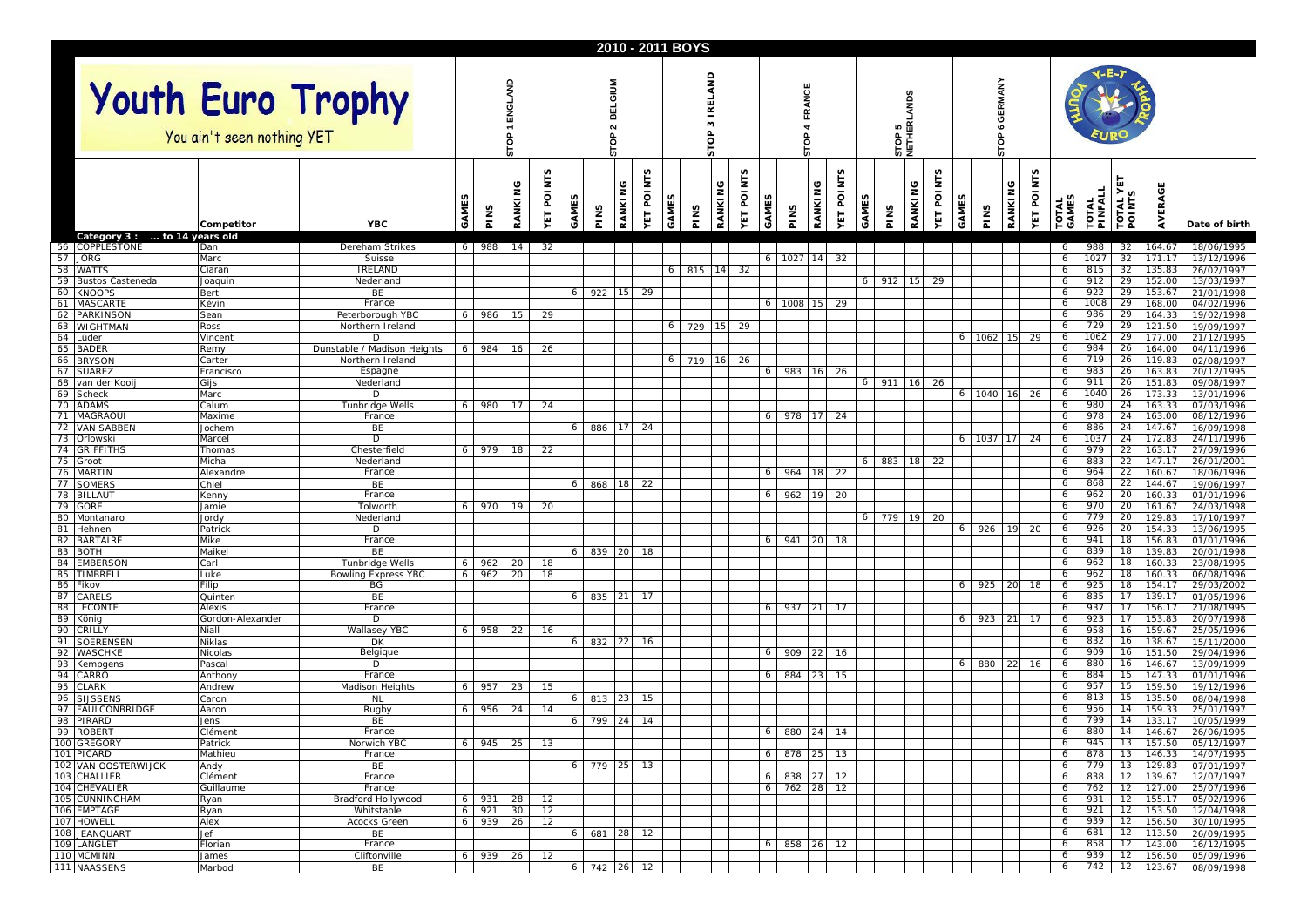|            |                                     |                            |                                                  |        |                      |          |                         |       |                             |                 |                       |       | 2010 - 2011 BOYS |         |                       |       |                  |         |                   |               |                            |                       |       |                                                |         |                   |                |                         |                              |                      |                          |
|------------|-------------------------------------|----------------------------|--------------------------------------------------|--------|----------------------|----------|-------------------------|-------|-----------------------------|-----------------|-----------------------|-------|------------------|---------|-----------------------|-------|------------------|---------|-------------------|---------------|----------------------------|-----------------------|-------|------------------------------------------------|---------|-------------------|----------------|-------------------------|------------------------------|----------------------|--------------------------|
|            | <b>Youth Euro Trophy</b>            | You ain't seen nothing YET |                                                  |        |                      | ö<br>5   |                         |       | BELGIUM<br>$\sim$<br>ి<br>5 |                 |                       |       | LAND<br>힡<br>'n  |         |                       |       | FRANCE<br>g<br>능 |         |                   |               | LANDS<br>STOP 5<br>NETHERI |                       |       | ERMANY<br>ত<br>$\boldsymbol{\omega}$<br>ô<br>5 |         |                   |                |                         |                              |                      |                          |
|            | Category 3:  to 14 years old        | Competitor                 | YBC                                              | GAME   | PINS                 | RANKING  | w<br>POINT<br>ΥËΤ       | GAMES | PINS                        | RANKING         | n<br><b>YET POINT</b> | GAMES | PINS             | RANKING | n<br><b>VET POINT</b> | GAMES | PINS             | RANKING | w<br>POINT<br>УET | GAMES<br>PINS | RANKING                    | n<br><b>YET POINT</b> | GAMES | PINS                                           | RANKING | <b>YET POINTS</b> | TOTAL<br>GAMES | <b>TOTAL</b><br>PINFALL | ≻<br><b>TOTALY</b><br>POINTS | ERAGI                | Date of birth            |
|            | 112 ROUSSEAU                        | Seppe                      | BE                                               |        |                      |          |                         |       | 6 736 27 12                 |                 |                       |       |                  |         |                       |       |                  |         |                   |               |                            |                       |       |                                                |         |                   | 6              | 736                     |                              | 12 122.67            | 07/03/1998               |
|            | 113 SENNEGOND                       | Clément                    | France                                           |        |                      |          |                         |       |                             |                 |                       |       |                  |         |                       | 6     | 747 29           |         | 12                |               |                            |                       |       |                                                |         |                   | 6              | 747                     | 12                           | 124.50               | 22/11/1995               |
|            | 114 SIMON                           | Clément                    | France                                           |        |                      |          |                         |       |                             |                 |                       |       |                  |         |                       | 6     | 744 30           |         | 12                |               |                            |                       |       |                                                |         |                   | 6              | 744                     | 12                           | 124.00               | 07/06/1995               |
|            | 115 TEMPLE<br>116 VAN ENGELEN       | Liam<br>Remco              | Norwich YBC<br>NL                                | 6      | 925                  | 29       | 12                      | 6     | 674                         | 29              | 12                    |       |                  |         |                       |       |                  |         |                   |               |                            |                       |       |                                                |         |                   | 6<br>6         | 925<br>674              | 12<br>12                     | 154.17<br>112.33     | 07/12/1996<br>14/10/1995 |
|            | 117 VAN HOUTVEN                     | Steven                     | BE                                               |        |                      |          |                         | 6     | 533                         | 30 <sup>1</sup> | 12                    |       |                  |         |                       |       |                  |         |                   |               |                            |                       |       |                                                |         |                   | 6              | 533                     | 12                           | 88.83                | 04/10/1996               |
|            | 118 DAVIES                          | Hugh                       | Crewe & Stoke YBC                                | 6      | 901                  | 32       | 11                      |       |                             |                 |                       |       |                  |         |                       |       |                  |         |                   |               |                            |                       |       |                                                |         |                   | 6              | 901                     | 11                           | 150.17               | 10/11/1995               |
|            | 119 DENTON                          | Levi<br>Jack               | Bradford Hollywood<br>Portsmouth                 | 6      | 883                  | 34<br>34 | 11<br>11                |       |                             |                 |                       |       |                  |         |                       |       |                  |         |                   |               |                            |                       |       |                                                |         |                   | 6<br>6         | 883<br>883              | 11<br>11                     | 147.17<br>147.17     | 24/08/1996<br>28/11/1995 |
| 121        | 120 LEVERS<br>LOWE                  | Cavan                      | Portsmouth                                       | 6<br>6 | 883<br>910           | 31       | 11                      |       |                             |                 |                       |       |                  |         |                       |       |                  |         |                   |               |                            |                       |       |                                                |         |                   | 6              | 910                     | 11                           | 151.67               | 03/04/1997               |
| 122        | PALMER                              | Lathen                     | Cliftonville                                     | 6      | 884                  | 33       | 11                      |       |                             |                 |                       |       |                  |         |                       |       |                  |         |                   |               |                            |                       |       |                                                |         |                   | 6              | 884                     | 11                           | 147.33               | 24/06/1997               |
| 123        | HARDY                               | Andy                       | Newbury                                          | 6      | 850                  | 39       | 10                      |       |                             |                 |                       |       |                  |         |                       |       |                  |         |                   |               |                            |                       |       |                                                |         |                   | 6              | 850                     | 10                           | 141.67               | 08/10/1995               |
| 124        | <b>HEWER</b>                        | Harry                      | <b>Acocks Green</b>                              | 6      | 848                  | 40       | 10                      |       |                             |                 |                       |       |                  |         |                       |       |                  |         |                   |               |                            |                       |       |                                                |         |                   | 6              | 848                     | 10<br>10                     | 141.33               | 07/03/1997               |
|            | 125 PROCTOR<br>126 WHALEN           | Curtis<br>Matthew          | Wigan<br><b>Bowling Express YBC</b>              | 6<br>6 | 862<br>881           | 38<br>36 | 10<br>10                |       |                             |                 |                       |       |                  |         |                       |       |                  |         |                   |               |                            |                       |       |                                                |         |                   | 6<br>6         | 862<br>881              | 10                           | 143.67<br>146.83     | 07/04/1998<br>21/04/1997 |
|            | 127 WIGLEY                          | Harvey                     | <b>AMF Leeds</b>                                 | 6      | 881                  | 36       | 10                      |       |                             |                 |                       |       |                  |         |                       |       |                  |         |                   |               |                            |                       |       |                                                |         |                   | 6              | 881                     | 10                           | 146.83               | 19/06/1996               |
| 128        | <b>BEAKE</b>                        | Ryan                       | Whitstable                                       | 6      | 831                  | 44       | 9                       |       |                             |                 |                       |       |                  |         |                       |       |                  |         |                   |               |                            |                       |       |                                                |         |                   | 6              | 831                     | 9                            | 138.50               | 21/06/1995               |
|            | 129 BROWN                           | William                    | Cliftonville                                     | 6      | 842                  | 43       | 9                       |       |                             |                 |                       |       |                  |         |                       |       |                  |         |                   |               |                            |                       |       |                                                |         |                   | 6              | 842                     | 9                            | 140.33               | 27/01/1996               |
|            | 130 BUNDY                           | Jordon                     | <b>AMF Leeds</b><br>Rugby                        | 6<br>6 | 847                  | 42       | 9<br>9                  |       |                             |                 |                       |       |                  |         |                       |       |                  |         |                   |               |                            |                       |       |                                                |         |                   | 6<br>6         | 847<br>821              | 9<br>9                       | 141.17               | 18/10/1995<br>19/05/2000 |
| 131<br>132 | GOODWIN<br>PEARCE                   | Jay<br>Connor              | Cliftonville                                     | 6      | 821<br>847           | 45<br>41 | 9                       |       |                             |                 |                       |       |                  |         |                       |       |                  |         |                   |               |                            |                       |       |                                                |         |                   | 6              | 847                     | 9                            | 136.83<br>141.17     | 17/01/1998               |
| 133        | <b>BAUGHURST</b>                    | Oliver                     | <b>Tunbridge Wells</b>                           | 6      | 815                  | 47       | 8                       |       |                             |                 |                       |       |                  |         |                       |       |                  |         |                   |               |                            |                       |       |                                                |         |                   | 6              | 815                     | 8                            | 135.83               | 07/07/1997               |
|            | 134 BRUCE                           | Will                       | Wallasey YBC                                     | 6      | 807                  | 50       | 8                       |       |                             |                 |                       |       |                  |         |                       |       |                  |         |                   |               |                            |                       |       |                                                |         |                   | 6              | 807                     | 8                            | 134.50               | 27/02/1996               |
| 135        | COX                                 | Sam                        | Chesterfield                                     | 6      | 814                  | 48       | 8                       |       |                             |                 |                       |       |                  |         |                       |       |                  |         |                   |               |                            |                       |       |                                                |         |                   | 6              | 814                     | 8                            | 135.67               | 19/05/1997               |
| 136<br>137 | <b>DYBLE</b><br><b>GUIMAREY</b>     | Matthew<br>Philip          | Dunstable / Madison Heights<br>Tunbridge Wells   | 6<br>6 | 816<br>807           | 46<br>50 | 8<br>8                  |       |                             |                 |                       |       |                  |         |                       |       |                  |         |                   |               |                            |                       |       |                                                |         |                   | 6<br>6         | 816<br>807              | 8<br>8                       | 136.00<br>134.50     | 18/08/1997<br>06/09/1995 |
| 138        | JONES                               | Emlyn                      | Millbrook                                        | 6      | 808                  | 49       | 8                       |       |                             |                 |                       |       |                  |         |                       |       |                  |         |                   |               |                            |                       |       |                                                |         |                   | 6              | 808                     | 8                            | 134.67               | 30/11/1997               |
|            | 139 BUTLER                          | Ashley                     | Portsmouth                                       | 6      | 782                  | 55       |                         |       |                             |                 |                       |       |                  |         |                       |       |                  |         |                   |               |                            |                       |       |                                                |         |                   | 6              | 782                     |                              | 130.33               | 09/05/1997               |
| 140        | COX                                 | Gavin                      | Sporting Club Tamworth                           | 6      | 798                  | 53       |                         |       |                             |                 |                       |       |                  |         |                       |       |                  |         |                   |               |                            |                       |       |                                                |         |                   | 6              | 798                     |                              | 133.00               | 05/04/1996               |
| 141        | SMITH                               | Jordan                     | Bradford Hollywood                               | 6      | 803                  | 52       |                         |       |                             |                 |                       |       |                  |         |                       |       |                  |         |                   |               |                            |                       |       |                                                |         |                   | 6              | 803                     |                              | 133.83               | 21/02/1997               |
| 142<br>143 | TIMMINS<br><b>ALBONE</b>            | Lewis<br>Ben               | <b>Wolves YBC</b><br>Dunstable / Madison Heights | 6<br>6 | 787<br>770           | 54<br>57 | 6                       |       |                             |                 |                       |       |                  |         |                       |       |                  |         |                   |               |                            |                       |       |                                                |         |                   | 6<br>6         | 787<br>770              | 6                            | 131.17<br>128.33     | 30/06/1998<br>24/10/1995 |
|            | 144 MESSENBIRD                      | Zach                       | Portsmouth                                       | 6      | 751                  | 60       | 6                       |       |                             |                 |                       |       |                  |         |                       |       |                  |         |                   |               |                            |                       |       |                                                |         |                   | 6              | 751                     | 6                            | 125.17               | 09/09/1995               |
|            | 145 PYLE                            | Lee                        | Whitstable                                       | 6      | 762                  | 58       | 6                       |       |                             |                 |                       |       |                  |         |                       |       |                  |         |                   |               |                            |                       |       |                                                |         |                   | 6              | 762                     | 6                            | 127.00               | 11/12/1995               |
| 147        | 146 RINGER-DUFFY<br><b>THOMPSON</b> | Ryan                       | King's Lynn                                      | 6      | 760                  | 59       | 6                       |       |                             |                 |                       |       |                  |         |                       |       |                  |         |                   |               |                            |                       |       |                                                |         |                   | 6<br>6         | 760<br>774              | 6                            | 126.67               | 01/08/1996               |
|            | 148 ARTER                           | Daniel<br>Josh             | Norwich YBC<br>Norwich YBC                       | 6<br>6 | 774<br>742           | 56<br>62 | 6<br>5                  |       |                             |                 |                       |       |                  |         |                       |       |                  |         |                   |               |                            |                       |       |                                                |         |                   | 6              | 742                     | 6<br>5                       | 129.00<br>123.67     | 16/12/1995<br>23/02/1996 |
| 149        | <b>CHOWN</b>                        | Jason                      | King's Lynn                                      | 6      | 735                  | 64       | 5                       |       |                             |                 |                       |       |                  |         |                       |       |                  |         |                   |               |                            |                       |       |                                                |         |                   | 6              | 735                     | 5                            | 122.50               | 05/07/1998               |
|            | 150 DOBRA                           | Peter                      | Tunbridge Wells                                  | 6      | 721                  | 65       | 5                       |       |                             |                 |                       |       |                  |         |                       |       |                  |         |                   |               |                            |                       |       |                                                |         |                   | 6              | 721                     | 5                            | 120.17               | 05/07/1999               |
| 151        | <b>OAKLEY</b><br>152 PATES          | Zach<br>Alex               | <b>Bowling Express YBC</b><br>Norwich YBC        | 6<br>6 | 744<br>740           | 61<br>63 | 5<br>5                  |       |                             |                 |                       |       |                  |         |                       |       |                  |         |                   |               |                            |                       |       |                                                |         |                   | 6<br>6         | 744<br>740              | 5<br>5                       | 124.00<br>123.33     | 21/02/1996<br>17/11/1999 |
| 153        | <b>BONSOR</b>                       | Sam                        | <b>Burton YBC</b>                                | 6      | 703                  | 70       | $\overline{4}$          |       |                             |                 |                       |       |                  |         |                       |       |                  |         |                   |               |                            |                       |       |                                                |         |                   | 6              | 703                     | $\overline{4}$               | 117.17               | 18/09/1997               |
| 154        | <b>BULLOCK</b>                      | Mitch                      | Cliftonville                                     | 6      | 709                  | 68       | 4                       |       |                             |                 |                       |       |                  |         |                       |       |                  |         |                   |               |                            |                       |       |                                                |         |                   | 6              | 709                     | $\overline{4}$               | 118.17               | 29/07/1998               |
|            | 155 CRUTCHLEY                       | Owen                       | <b>Bowling Express YBC</b>                       | 6      | 715                  | 66       | 4                       |       |                             |                 |                       |       |                  |         |                       |       |                  |         |                   |               |                            |                       |       |                                                |         |                   | 6              | 715                     | 4                            | 119.17               | 02/03/2002               |
|            | 156 PATES<br>157 TIMMINS            | Jacob<br>Owen              | Norwich YBC<br>Wolves YBC                        | - 6 I  | 6 704 69 4<br>714 67 |          | $\overline{4}$          |       |                             |                 |                       |       |                  |         |                       |       |                  |         |                   |               |                            |                       |       |                                                |         |                   | 6<br>6         | 1704<br>714             |                              | 4 117.33<br>4 119.00 | 29/07/1998<br>25/08/1995 |
|            | 158 CATOR                           | Robert                     | Dereham Strikes                                  | 6      | 680 75               |          | $\overline{\mathbf{3}}$ |       |                             |                 |                       |       |                  |         |                       |       |                  |         |                   |               |                            |                       |       |                                                |         |                   | 6              | 680                     |                              | $3$   113.33         | 26/05/1999               |
|            | 159 CURTIS                          | Nathan                     | Newbury                                          | 6      | 702 71               |          | 3                       |       |                             |                 |                       |       |                  |         |                       |       |                  |         |                   |               |                            |                       |       |                                                |         |                   | 6              | 702                     | $\overline{3}$               | 117.00               | 10/02/1998               |
|            | 160 FORRESTER                       | Oliver                     | Millbrook                                        | 6      | 689 74               |          | $\overline{\mathbf{3}}$ |       |                             |                 |                       |       |                  |         |                       |       |                  |         |                   |               |                            |                       |       |                                                |         |                   | 6              | 689                     | 3                            | 114.83               | 11/09/2002               |
|            | 161 GALE<br>162 LYTHGOE             | Oliver<br>James            | Whitstable<br>Cliftonville                       | 6<br>6 | 698 72<br>693 73 3   |          | $\overline{\mathbf{3}}$ |       |                             |                 |                       |       |                  |         |                       |       |                  |         |                   |               |                            |                       |       |                                                |         |                   | 6<br>6         | 698<br>693              | $\overline{3}$<br>3          | 116.33<br>115.50     | 25/05/1999<br>22/07/1997 |
|            | 163 BAURGHURST                      | Nathan                     | Tunbridge Wells                                  | 6      | 671 76               |          | $\overline{2}$          |       |                             |                 |                       |       |                  |         |                       |       |                  |         |                   |               |                            |                       |       |                                                |         |                   | 6              | 671                     | $\overline{2}$               | 111.83               | 12/09/2001               |
|            | 164 COLLINGWOOD                     | George                     | Millbrook                                        | 6      | 635 80               |          | $\overline{2}$          |       |                             |                 |                       |       |                  |         |                       |       |                  |         |                   |               |                            |                       |       |                                                |         |                   | 6              | 635                     | $\overline{2}$               | 105.83               | 19/10/1998               |
|            | 165 HARDY                           | Matt                       | Newbury                                          | 6      | 651 79               |          | $\overline{2}$          |       |                             |                 |                       |       |                  |         |                       |       |                  |         |                   |               |                            |                       |       |                                                |         |                   | 6              | 651                     | 2                            | 108.50               | 11/12/1996               |
|            | 166 PRESCOTT<br>167 THOMPSON        | Charles<br>James           | Tunbridge Wells<br>Norwich YBC                   | 6<br>6 | 669 78<br>670 77 2   |          | 2                       |       |                             |                 |                       |       |                  |         |                       |       |                  |         |                   |               |                            |                       |       |                                                |         |                   | 6              | 669<br>6 670            | $\mathcal{P}$<br>2           | 111.50<br>111.67     | 06/06/1996<br>12/03/2000 |
|            | 168 BUNTING                         | Ethan                      | Millbrook                                        | 6      | 571 86               |          | $\overline{1}$          |       |                             |                 |                       |       |                  |         |                       |       |                  |         |                   |               |                            |                       |       |                                                |         |                   |                | 6 571                   | $\mathbf{1}$                 | 95.17                | 25/03/1999               |
|            | 169 HUNT                            | Alex                       | Burton YBC                                       |        | 6 480 92 1           |          |                         |       |                             |                 |                       |       |                  |         |                       |       |                  |         |                   |               |                            |                       |       |                                                |         |                   | 6              | 480                     | $\overline{1}$               | 80.00                | 02/02/2000               |